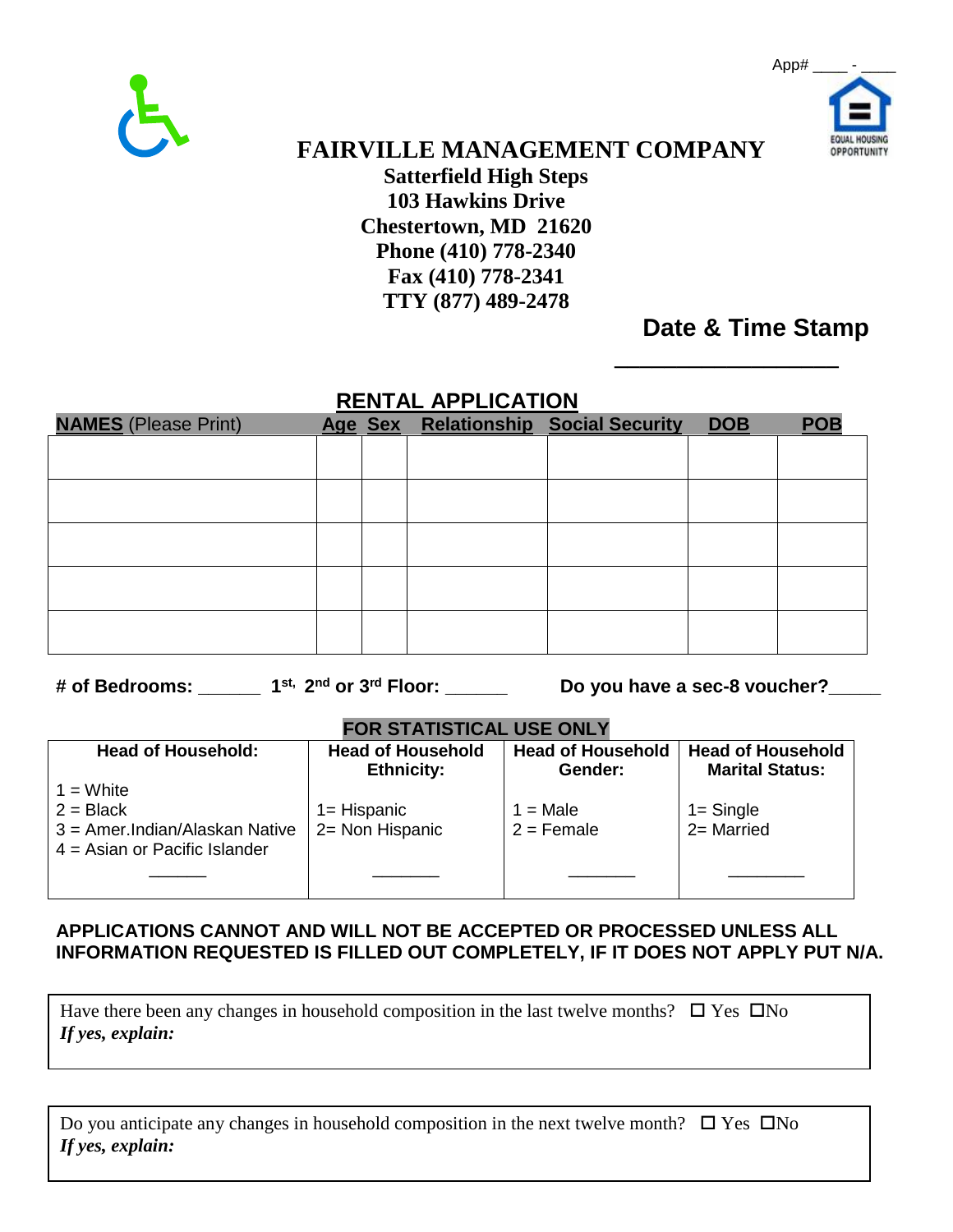**RENTAL HISTORY**

|                                                | Your Phone: _______________________ How long at this Address: _________ Monthly Rent: _____________ |                                                 |
|------------------------------------------------|-----------------------------------------------------------------------------------------------------|-------------------------------------------------|
| Reason for moving: _______________________     |                                                                                                     | Development: ________________________           |
| Manager's Name: _________________________      |                                                                                                     | Manager's Phone:<br><u> </u>                    |
|                                                |                                                                                                     | Manager's Address: City: City: State: Zip: Zip: |
|                                                | <b>PRIOR ADDRESS</b>                                                                                |                                                 |
|                                                | <b>Prior Address:</b> ______________________City:___________State:_______Zip:__________             |                                                 |
|                                                |                                                                                                     |                                                 |
| Reason for moving: ______________________      |                                                                                                     | Development: ______________________             |
| Manager's Name: ______________________________ |                                                                                                     | Manager's Phone: [19] Manager's Phone:          |
|                                                | Manager's Address: ______________________City: ____________State: _____Zip: ___________             |                                                 |
|                                                | <b>EMPLOYMENT INFORMATION</b>                                                                       |                                                 |
|                                                |                                                                                                     |                                                 |
|                                                |                                                                                                     |                                                 |
|                                                | Street:______________________________City:_____State:_____Zip:__________________                    |                                                 |
|                                                | Length of Employment: ____________ (If less than 1 year complete prior below)                       |                                                 |
|                                                |                                                                                                     |                                                 |
|                                                | <b>CO-APPLICANT OR PRIOR EMPLOYER</b>                                                               |                                                 |
|                                                |                                                                                                     |                                                 |
|                                                |                                                                                                     |                                                 |
|                                                | Street:_______________________________City:__________State:_____Zip:____________                    |                                                 |
|                                                |                                                                                                     |                                                 |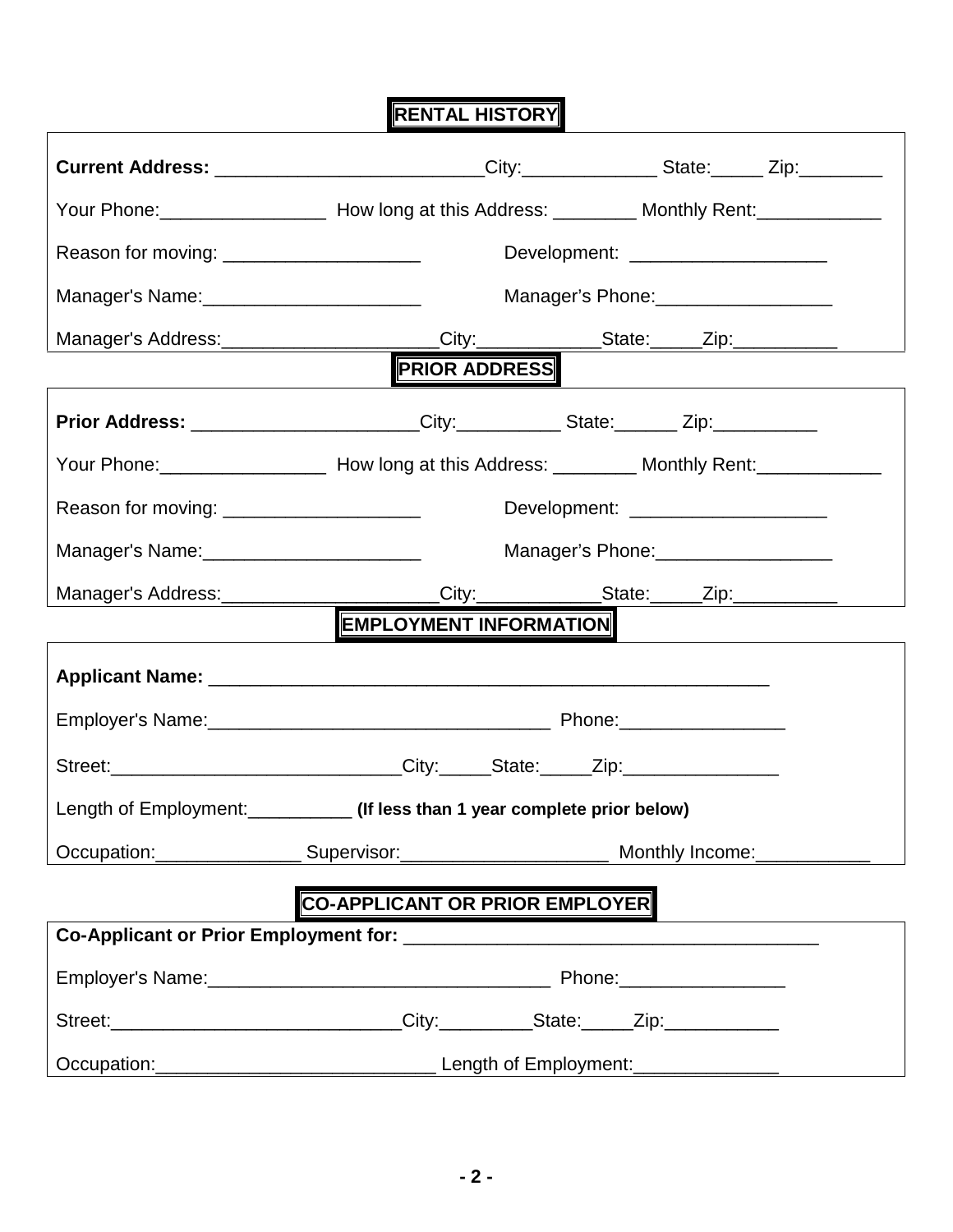Supervisor:\_\_\_\_\_\_\_\_\_\_\_\_\_\_\_\_\_\_\_\_\_\_\_\_\_\_ Monthly Income:\_\_\_\_\_\_\_\_\_\_\_\_\_\_\_\_\_\_\_\_

### **OTHER SOURCES OF INCOME**

### **YOU MUST ANSWER NO OR N/A ON LINES THAT DO NOT APPLY TO YOU.**

| Source                             | <b>Name &amp; Address</b>    | <b>Monthly Amount</b> |
|------------------------------------|------------------------------|-----------------------|
| <b>Social Security</b>             |                              |                       |
| <b>Child Support</b>               |                              |                       |
| <b>Pension/Disability</b>          |                              |                       |
| <b>Public Assistance</b>           |                              |                       |
| <b>Alimony</b>                     |                              |                       |
| <b>Business Income</b>             |                              |                       |
| <b>Recurring Cash Contribution</b> |                              |                       |
| <b>Other</b>                       |                              |                       |
| <b>ASSETS</b>                      | <b>FINANCIAL INSTITUTION</b> | <b>ACCOUNT NUMBER</b> |
| <b>Checking Account</b>            |                              |                       |
| <b>Savings Account</b>             |                              |                       |
| <b>Certificate of Deposit</b>      |                              |                       |
| <b>IRA Account</b>                 |                              |                       |
| <b>Real Estate</b>                 |                              |                       |
| <b>Stocks/Bonds/Mutual Funds</b>   |                              |                       |
| <b>Whole Life Insurance</b>        |                              |                       |
| <b>Others</b>                      |                              |                       |

| fair market value of the item?<br>$\square$ Yes $\square$ No<br>If yes, please list: | Have you disposed of any asset (s) valued at \$1,000.00 or more in the past two years for less than |
|--------------------------------------------------------------------------------------|-----------------------------------------------------------------------------------------------------|
| Do you own any Real Estate? $\square$ Yes $\square$ No                               | If yes, what is the value?                                                                          |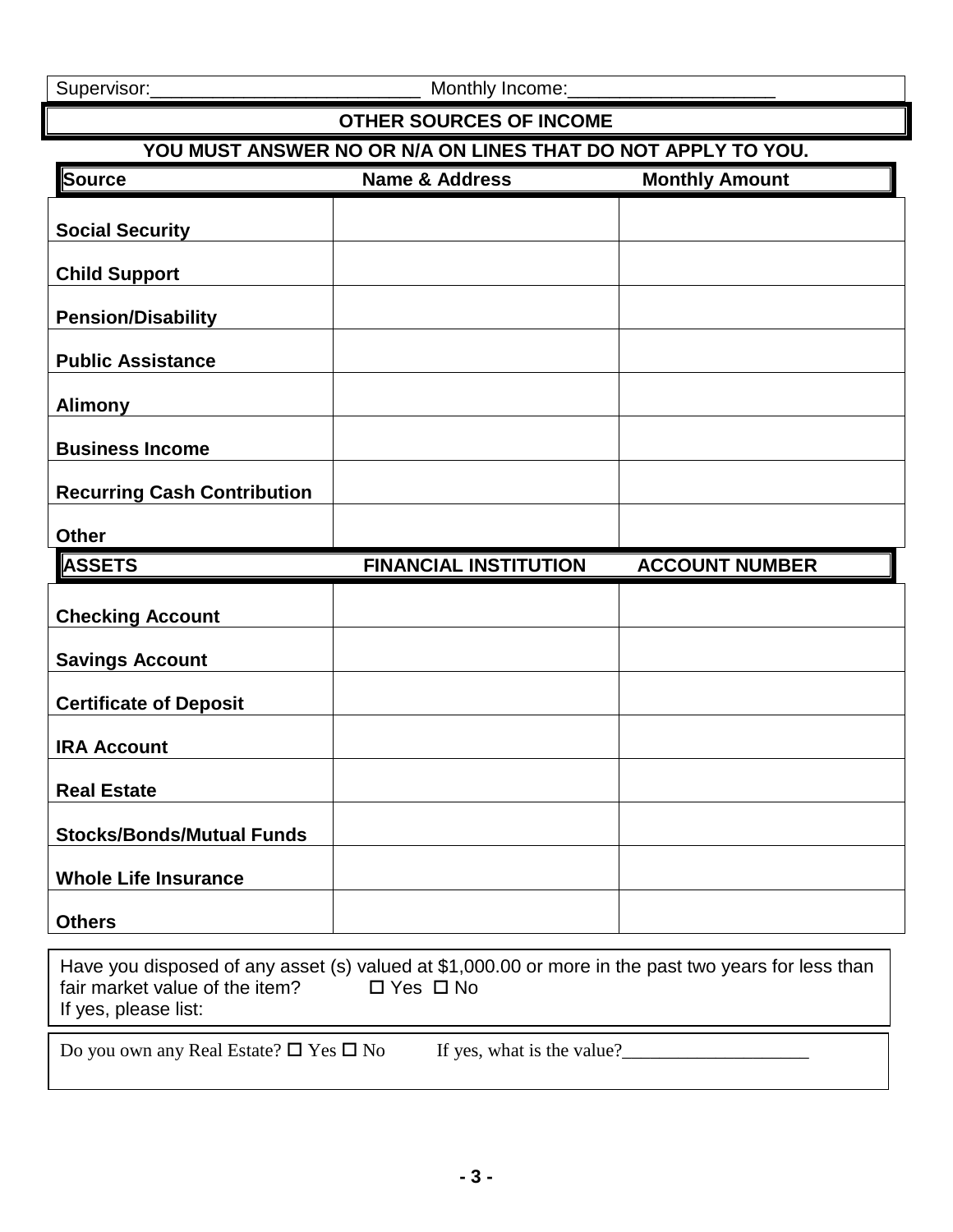## **AUTO INFORMATION**

| <b>Automobile Make</b> | Year | Tag Number | <b>State</b> |  |
|------------------------|------|------------|--------------|--|
|                        |      |            |              |  |
|                        |      |            |              |  |

# **PERSONAL REFERENCES MAY NOT BE A FAMILY MEMBER**

| Years Known:           |                                                                                                                                                                                                                                                                                  |
|------------------------|----------------------------------------------------------------------------------------------------------------------------------------------------------------------------------------------------------------------------------------------------------------------------------|
|                        |                                                                                                                                                                                                                                                                                  |
|                        |                                                                                                                                                                                                                                                                                  |
| Years Known: _________ |                                                                                                                                                                                                                                                                                  |
|                        | Street:________________________________City:_______________________State:____________Zip:__________<br>Relationship:__________________<br>Street:________________________________City:________________________State:____________Zip:_________<br>Relationship:__________________ |

## **EMERGENCY INFORMATION**

| <b>Phone Number:</b> | Relationship:____________________ |
|----------------------|-----------------------------------|

### **ESTIMATED HOUSEHOLD INCOME ( YOU MUST CHECK ONE )**

Under \$15,000 \_\_\_\_\_\_\_\_\_ \$15,000 - \$19,999:

\$20,000 - \$25,000:\_\_\_\_\_\_ \$25,000 and over: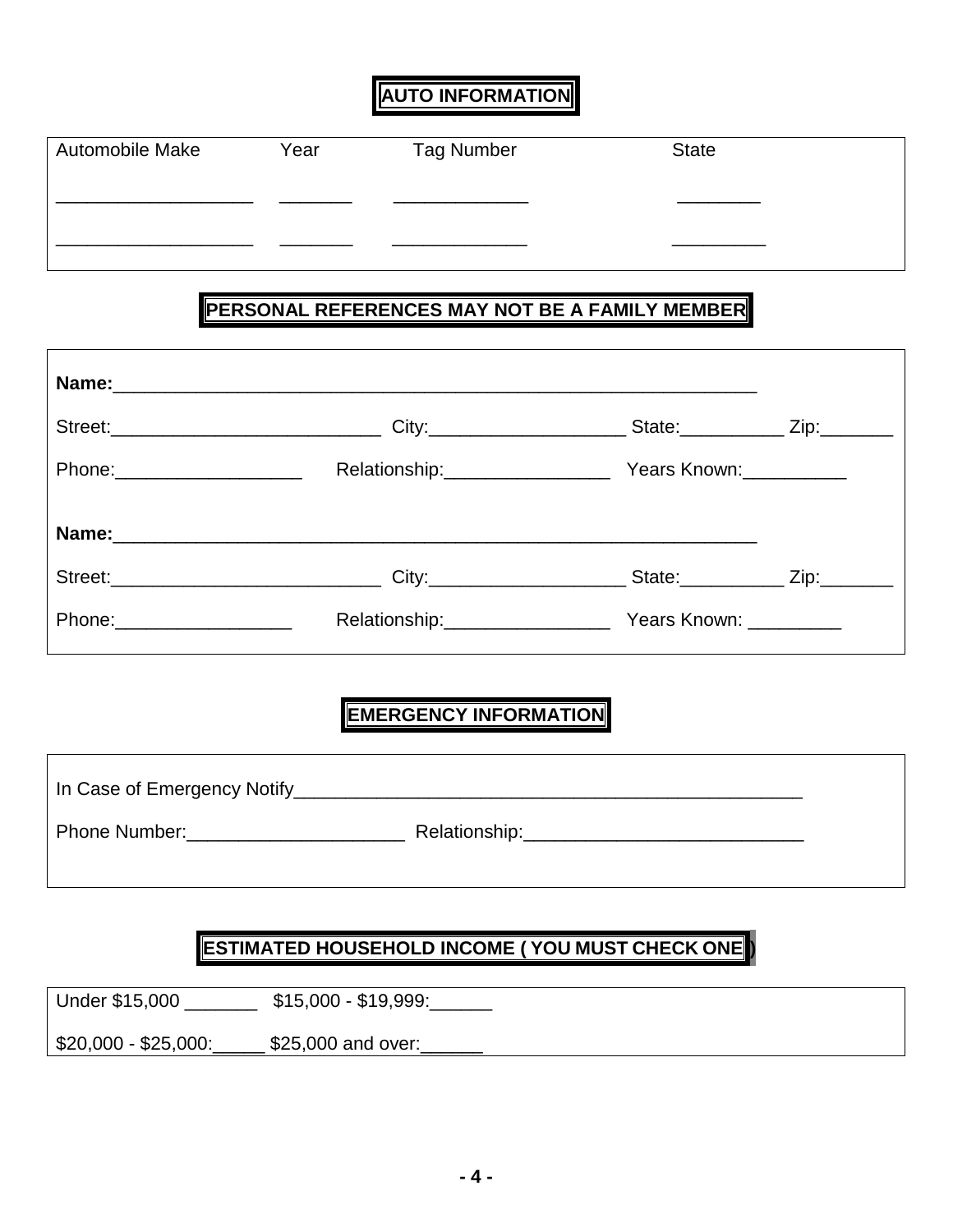### **General Information**

| Are there any special housing needs or accommodations that the household will require?<br>Examples are: a unit for the mobility impaired, a unit with for the visually impaired, a unit for the<br>hearing impaired, grab bars and/or wheel-in showers. □ Yes □ No |
|--------------------------------------------------------------------------------------------------------------------------------------------------------------------------------------------------------------------------------------------------------------------|
|                                                                                                                                                                                                                                                                    |
| Were you or any member of your household a full-time student in the last 5 months? $\Box$ Yes $\Box$ No                                                                                                                                                            |
|                                                                                                                                                                                                                                                                    |
|                                                                                                                                                                                                                                                                    |
| Are you or any member of your household a full or part-time student or will be a full or part-time<br>student in the next 12 months? □ Yes□ No                                                                                                                     |
| If yes, please list household member and their ages:<br><u>Figure 10.1000 maginals and their ages:</u>                                                                                                                                                             |
| Have you or any member of your household ever been arrested or convicted of any drug, physical<br>violence or weapons crime? □ Yes □ No                                                                                                                            |
|                                                                                                                                                                                                                                                                    |
| Have you or any member of your household ever been convicted or pleaded guilty of any crime?<br>(whether or not it resulted in a conviction) $\Box$ Yes $\Box$ No                                                                                                  |
|                                                                                                                                                                                                                                                                    |
| Are you or any member of your household subject to a lifetime state sex offender registration program<br>in any state? $\square$ Yes $\square$ No                                                                                                                  |
| Do you understand that only persons listed on this application may occupy the unit? $\Box$ Yes $\Box$ No                                                                                                                                                           |
| Do you understand that your approval or denial is based on employment, income and other<br>information provided on this application and if any of the information provided changes you must<br>contact us immediately? □ Yes □ No                                  |
| Do you understand that no one may be added to your lease for the first year? $\Box$ Yes $\Box$ No                                                                                                                                                                  |

Do you understand that no pets are permitted on the property?  $\Box$  Yes  $\Box$  No